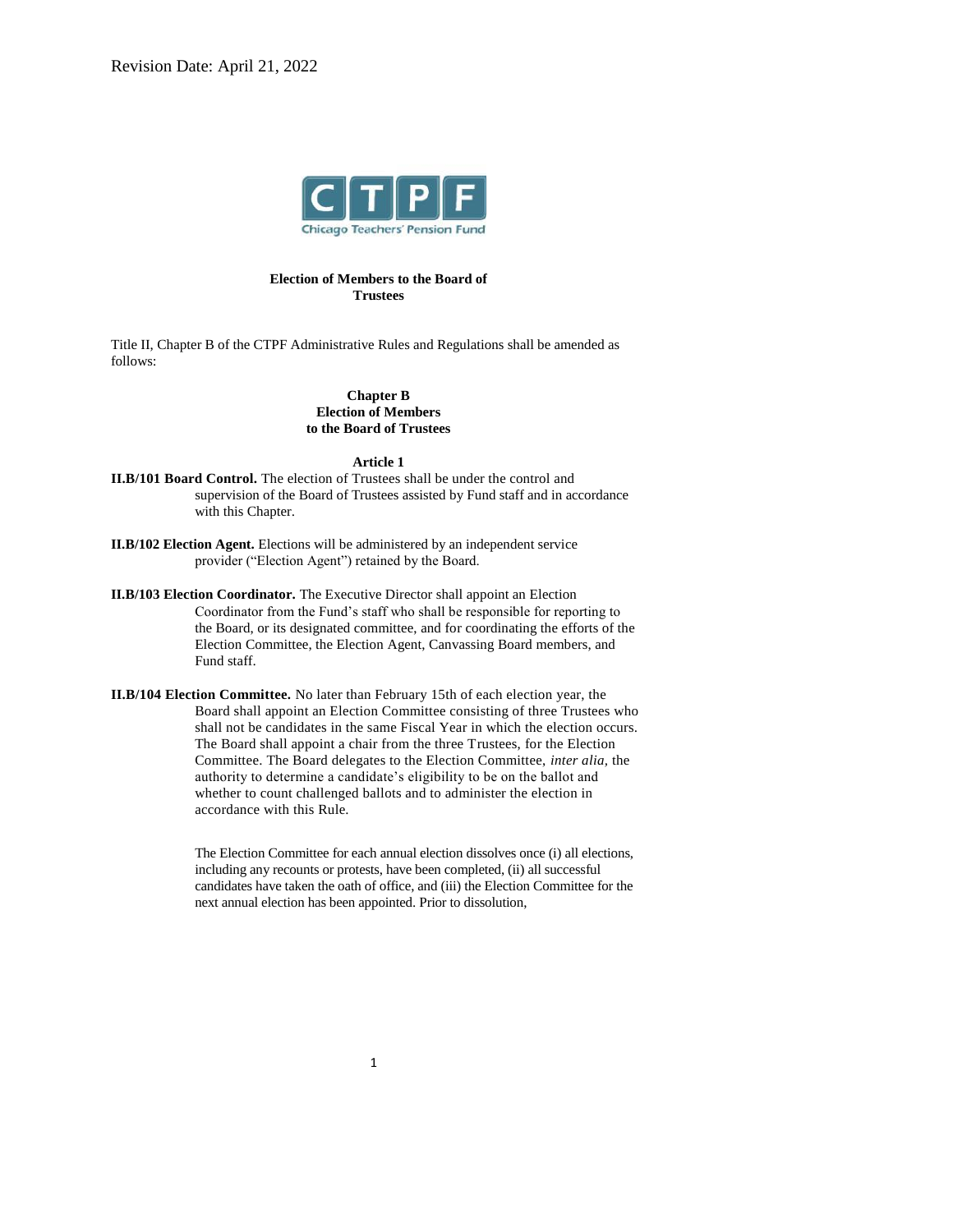the Election Committee, working with the Election Coordinator, may report to the Board its recommendations, if any, regarding the conduct of elections.

- **II.B/105 Date of Elections.** The online election of Teacher Trustees shall occur during the first week of November and shall end at 5:00 p.m. Central Time on the first Friday in November. At the discretion of the Board, the election may be held over consecutive, multiple days. Election materials, if any, shall be mailed as soon as possible following the certification of candidates, and votes shall be accepted so long as they are received by mail by the Election Agent by 5:00 p.m. Central Time on the first Friday in November. Online election of Trustees shall commence no earlier than the date that voting materials are mailed to eligible voters and shall end at 5:00p.m. Central Time on the first Friday in November.
- **II.B/106 Eligibility Criteria for Candidates**. A candidate for an elected Trustee position must meet the following criteria as of October 1 in the election year:
	- (a) **Teacher Trustees (6)** Candidates for Teacher Trustee must:
		- (1) be a Member, other than a Principal/Administrator, as defined in 40 ILCS 5/17-106;
		- (2) have been assigned on a regular certificate for at least 10 years in the Chicago Public Schools or charter schools within District 299;
		- (3) be nominated by a petition signed by at least 200 contributors who are not Principals/Administrators, as provided in 40 ILCS 5/17- 139(1).
	- (b) **Principal/Administrator Trustee (1)** A candidate for
		- Principal/Administrator Trustee must:
			- (1) be a Principal/Administrator as defined in 40 ILCS 5/17-106.1;
			- (2) be nominated by a petition signed by at least 25 contributors who are Principals/Administrators, as provided in 40 ILCS 5/17-139(3).
	- (c) **Pensioner Trustees (3)** A candidate for Pensioner Trustee must:
		- (1) be a service, reciprocal, or disability pensioner receiving monthly payments from the Fund;
		- (2) be nominated by a petition signed by not less than 100 pensioners, as provided in 40 ILCS 5/17-139(2).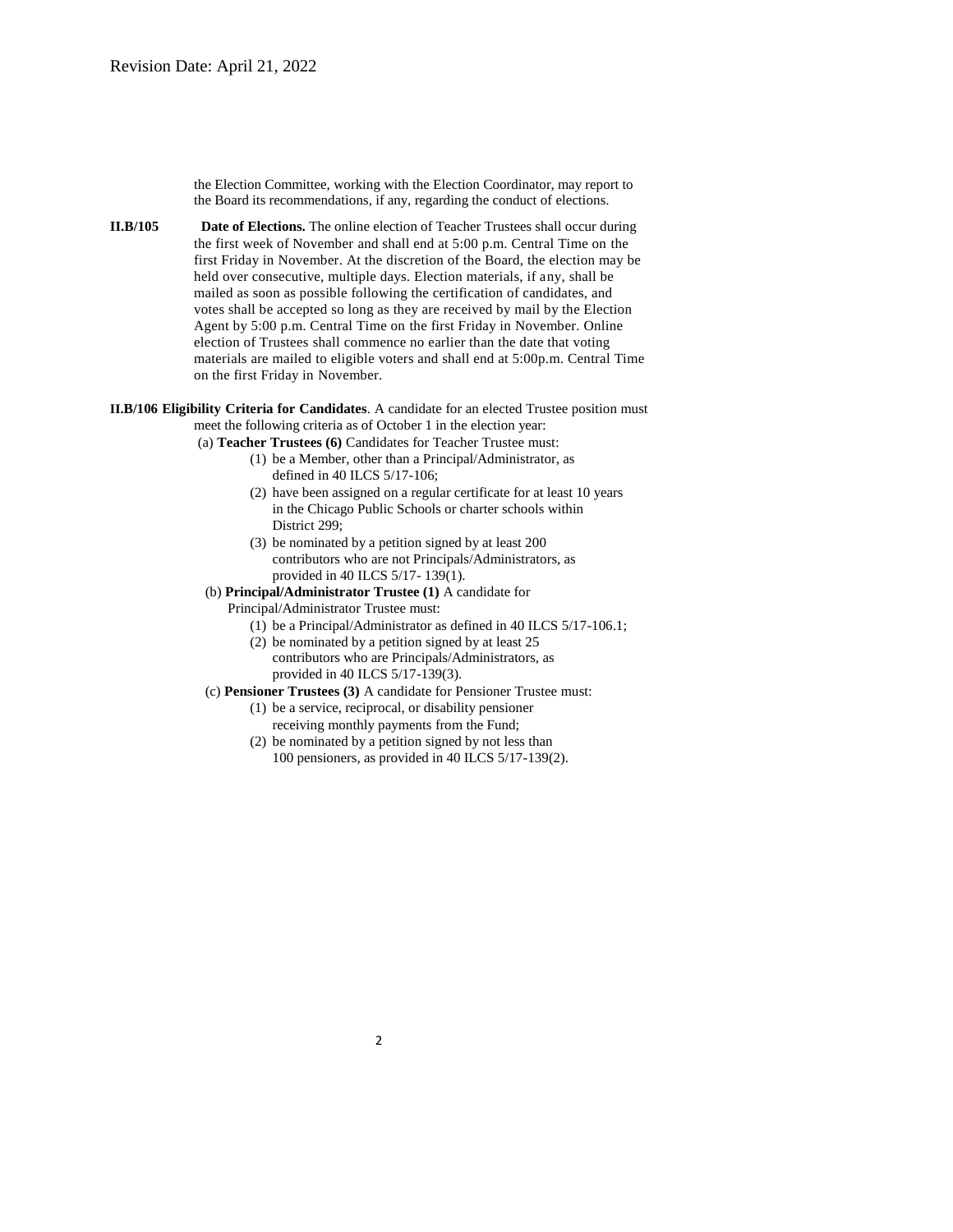- **II.B/107 Notice of Election.** The Fund's Notice of Election shall contain the date(s) of each election, eligibility criteria for candidates and voters, information on how to obtain a candidate nomination packet, instructions on the nomination process, this policy, and the schedule of election events. The Election Coordinator shall post the Notice of Election on the Fund's website no later thank April 1st in each calendar year.
- **II.B/108 Pension Representatives.** In election years in which there is a contested Teacher Trustee election: (a) Pension Representatives, who attest that they have completed all election training assigned by the Election Coordinator, shall receive a \$50 stipend; and (b) Pension Representatives, who attest that they distributed election materials and performed other tasks as assigned by the Election Coordinator, shall receive an additional \$50 stipend. A candidate for Teacher Trustee may not serve as a Pension Representative for any electionrelated purpose or receive either of the above stipends.
- **II.B/109 Canvassing Board.** The Executive Director shall appoint by September 1st each year five-member Canvassing Board to monitor a Teacher Trustee election. A member of the Canvassing Board may not be a candidate for Teacher Trustee, and at least three of such members shall be Pension Representatives. The other members of the Canvassing Board shall be members of CTPF staff. A member of the Canvassing Board, other than CTPF staff, will be paid a stipend of \$100 for participating in the review of challenged ballots and declaring the election results and shall be reimbursed for parking and transportation expenses actually incurred.

#### **Article 2 Nomination Process**

- **II.B/201 Distribution of Nomination Packet.** Beginning April 1st through September 15th, the Election Coordinator shall provide candidate nomination packets to Members and Pensioners who request a packet. If April 1st falls on a weekend or holiday, then packets may be picked- up starting the first business day after April 1st. If September 15th falls on a weekend or holiday, then the last day for packet pick-up will be the last business day before September 15.
- **II.B/202 Content of Nomination Packet**. The nomination packet shall include: a copy of the Notice of Election, a pre-printed nominating petition, a candidate resume form, a copy of the applicable Policies, and such other documents as the Board or the Election Coordinator may determine are appropriate.

#### **II. B/203 Nominating Petition.**

(a) A candidate shall not be permitted to submit a nominating petition for more than one Trustee position during any particular election. No nominating petition shall be circulated without the name of the candidate and the specific position sought appearing on the nominating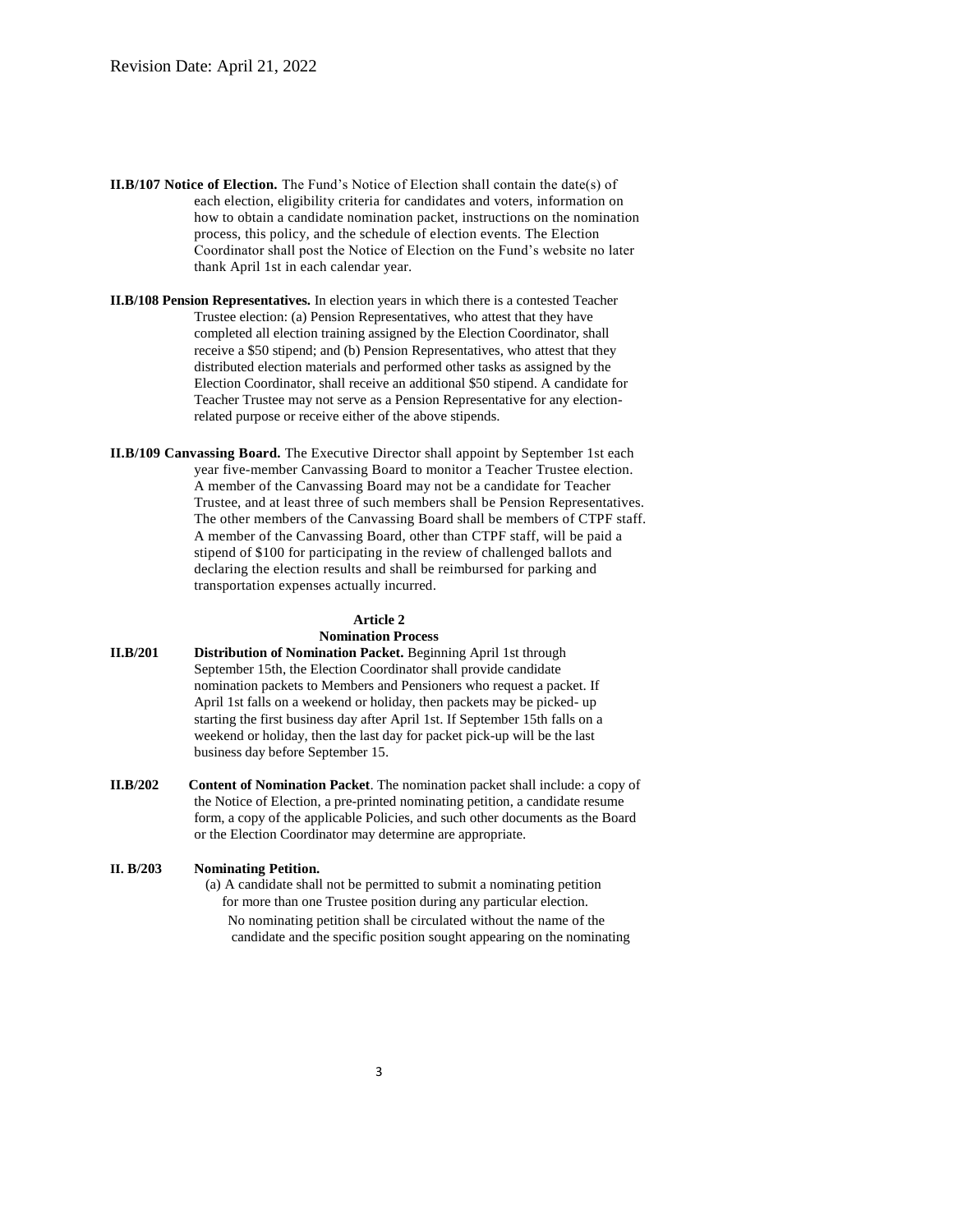petition. A candidate may also digitally sign the candidate's nominating petition provided by the Election Agent.

- (b)A person may sign more than one nominating petition, but may only sign the nominating petitions of those candidates for whom the person is eligible to vote. A person may also digitally sign a nominating petition on the form provided by the Election Agent.
- (c)The Pension Code does not prohibit a candidate from signing his or her own nominating petition.
- (d)The terms "sign" and "signature," as used in this Policy, shall include written or digital signatures.

#### **II. B/204 Number of Signatures and Information Required.** The minimum number of nominating petition signatures required for each election is as follows:

(a) Teacher Trustee nominating petitions must have at least 200 legible handwritten signatures or validated digital signatures from Members who would be eligible to vote in the election being conducted had the election occurred at the time the Member signs the nominating petition. The Member signing a nominating petition must:

(1)print and sign his/her name,

(2)provide the date of his/her signature,

(3)provide his /her month and date of birth, and

- (4)provide his/her CTPF Member ID, home address, or the last 4- digits of his/her Social Security number.
- (b) Principal/Administrator Trustee candidates must have 25 or more legible nomination signatures or validated digital signatures from Principals/Administrators who would be eligible to vote in the election being conducted had the election occurred at the time the Principal/Administrator signs the nominating petition. The Principal/Administrator signing a nominating petition must:

(1)print and sign his/her name,

(2)provide the date of his/her signature,

(3)provide his/her month and date of birth, and

- (4)provide his/her CTPF Member ID, home address, or the last 4- digits of his/her Social Security number.
- (c) Pensioner Trustee candidates must have 100 or more legible nomination signatures or validated digital signature from CTPF Pensioners who would be eligible to vote in the election being conducted had the election occurred at the time the Pensioner signs the nominating petition. The Pensioner signing a nominating position must:

(1)print and sign his/her name,

(2)provide the date of his/her signature,

(3)provide his/her month and date of birth, and

(4)provide his/her CTPF Member ID, home address, or the last 4 digits of his/her Social Security number.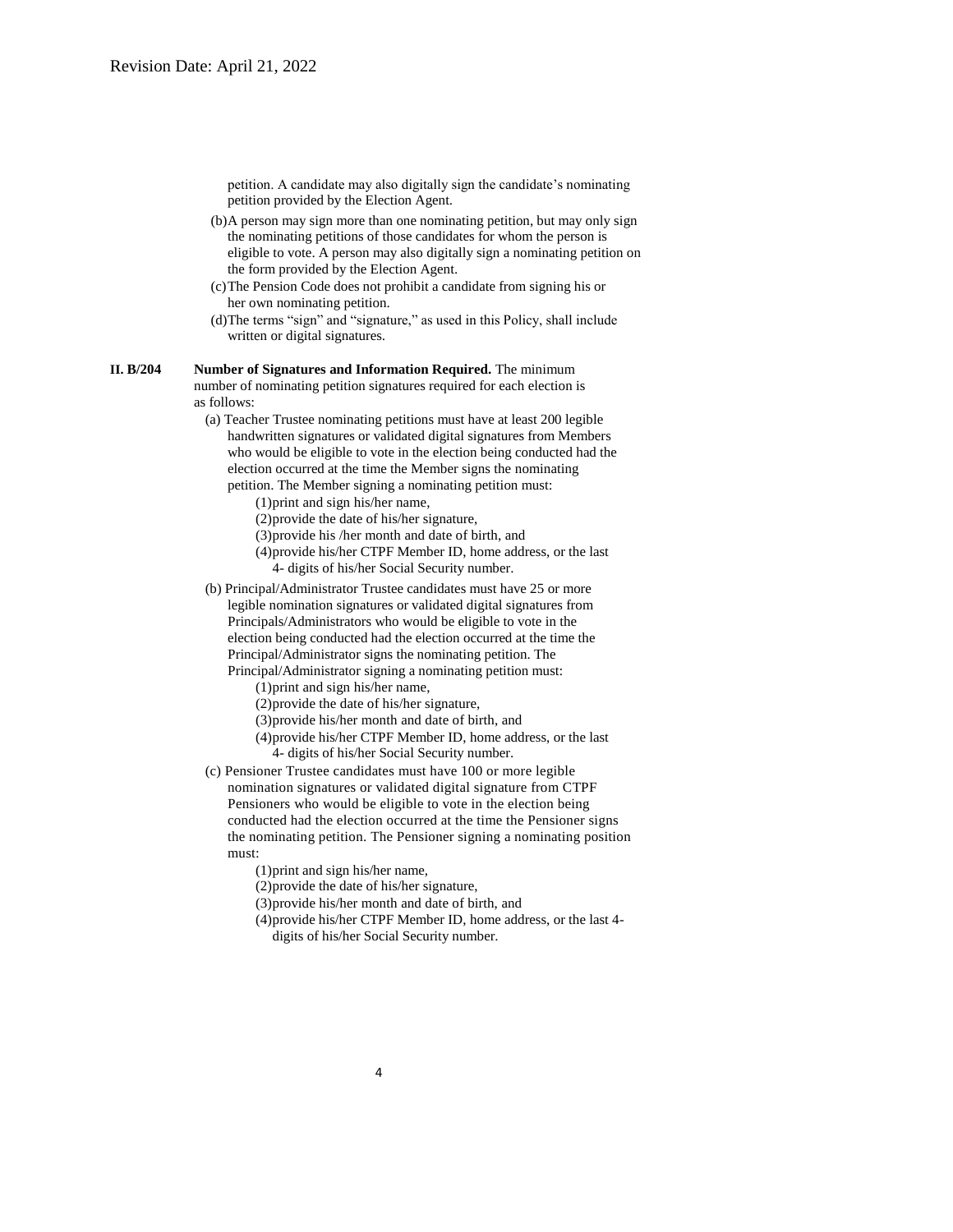**II. B/205 Physical Inability to Sign.** Any individual who is physically unable to sign his/her name on any Election-related document may sign his/her name with a mark of "x" or with the assistance of his/her agent pursuant to a power of attorney for property.

> If a potential candidate obtains or provides a signature on any Electionrelated document, including a nominating petition, from a Member or Pensioner who is physically unable to sign his/her name, the Fund shall notify all candidates that such a mark may be challenged by the Fund's Election Agent or by another candidate if other provided information does not establish or corroborate the identity of the signer. With regard to a Petition, if the potential candidate so chooses, the candidate may have another person, other than the potential candidate or the person circulating the petition, who was present when that person signed the petition with an "x" or when the signer has affirmed to the affiant that the mark is his/her own, attest in writing before a notary public that:

- (1) the affiant knows the Petition signer, or at least became aware of the person's identity by having inspected a photo ID of the Petition signer;
- (2) the affiant found the Petition signer to be the same person as the one the affiant has known or who is named on the ID;
- (3) the Petition signer voluntarily made the "x" on the Petition; and
- (4) the signing of the Petition occurred in the affiant's presence or that the mark was affirmed by the Petition signer to the affiant.

The affidavit may contain any other facts that are deemed necessary to establish that the Member or Pensioner is eligible to sign the Petition. This affidavit may be obtained at the time the person signs the Petition with an "x", or at a later date, once a challenge or objection is presented to the potential candidate. The affidavit shall be submitted by the deadline set by the Election Committee.

**II.B/206 Deadline for Submission.** A candidate's signed nomination petition(s) must be received by the Election Coordinator or her/his designee, on behalf of the Recording Secretary, by hand-delivery, U.S. Mail, email, electronic filing, or facsimile no later than the submission deadline below. The Fund reserves the right to request a candidate's original nomination petitions if not provided with the candidate's submission. For a Teacher Trustee candidate, a candidate's signed nomination petition and the candidate resume, if any, must be received by the Fund's Recording Secretary on or after September 15th, but no later than October 1st at 5:00 p.m. CDT in the election year or by 5:00 p.m. CDT on the Friday preceding October 1st if October 1st falls on a Saturday or Sunday. For a Principal/Administrator Trustee or Pensioner Trustee candidate, a candidate's nomination petition and the candidate's resume, if any, must be received by the Fund's Recording Secretary no later than October 1st at 5:00 p.m. CDT or by 5:00 p.m. CDT on the Friday preceding October 1st if October 1st falls on a Saturday or Sunday. Nominating petitions received after the deadline will not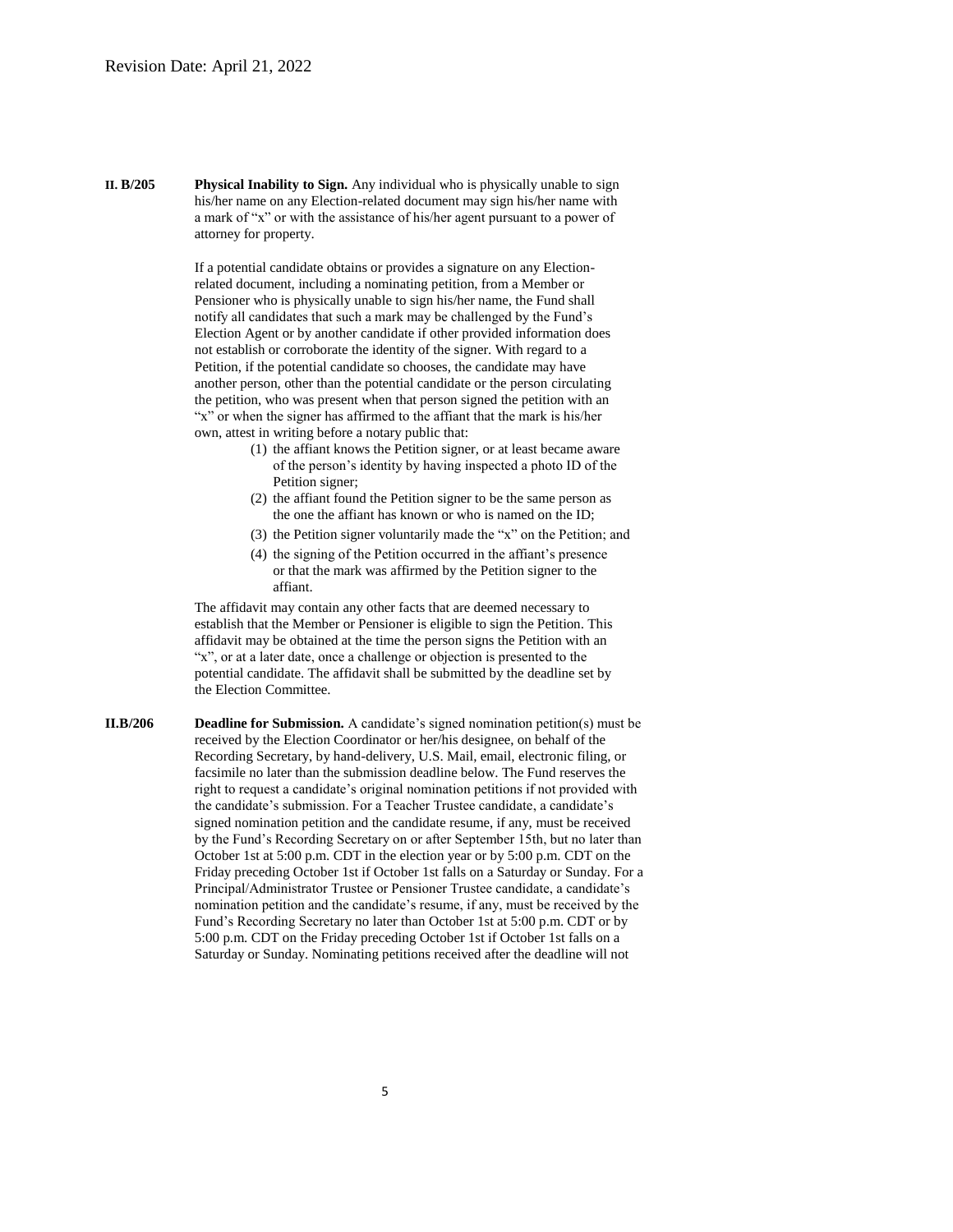be accepted. The candidate resume and any accompanying photo must be submitted to the Election Coordinator, on behalf of the Recording Secretary, via email at [elections@ctpf.org.](mailto:elections@ctpf.org)

- **II. B/207 Candidate Resume.** A candidate's resume, if submitted, may contain the information listed below.
	- (a) The Fund will not censor any material submitted, but candidates are strongly encouraged not to include defamatory statements.
	- (b) All materials distributed through the Fund will contain a disclaimer that the Fund is not responsible for the content of the material and that the Fund has not verified any of the content.
	- (c) The Fund's logo shall not be used on any candidate election materials.
	- (d) A candidate resume may include the following information:
		- (1) Name,
		- (2) Member status (i.e., Teacher, Principal/Administrator, Pensioner),
		- (3) Education,
		- (4) Work experience,
		- (5) Other memberships and experience,
		- (6) A recent color photo in .jpeg, .pdf, or .tif format; a head shot with a plain background is best.
	- (e) The candidate resumes and photos will be made available via printed material, posted on the CTPF website, and will be available through social media outlets. By submitting a resume or photo, and in consideration for the publishing of the material, a candidate consents to the distribution of the material and agrees to indemnify and hold the Fund harmless from any liability for the published content.
- **II. B/208 Certification of Candidates.** The Election Agent, with the assistance of the Election Coordinator, shall review the eligibility of candidates and shall recommend to the Election Committee the eligible candidates for each election(s).
	- (a) The recommendation of certified candidates shall be submitted to the Election Committee no later than October 15th.
	- (b) Upon certification of eligible candidates by the Election Committee, the Election Coordinator shall notify qualified candidates of their certification.
	- (c) After the certified candidates have been notified, the Election Coordinator shall make public on the Fund's website the names of the qualified candidates for the Trustee Election.
- **II.B/209 Placement or Order of Candidates.** The placement or order of the candidate resumes on election materials shall either be electronically randomized or determined by lot conducted by the Election Coordinator. Names of the candidates for each election shall be rotated on the ballots so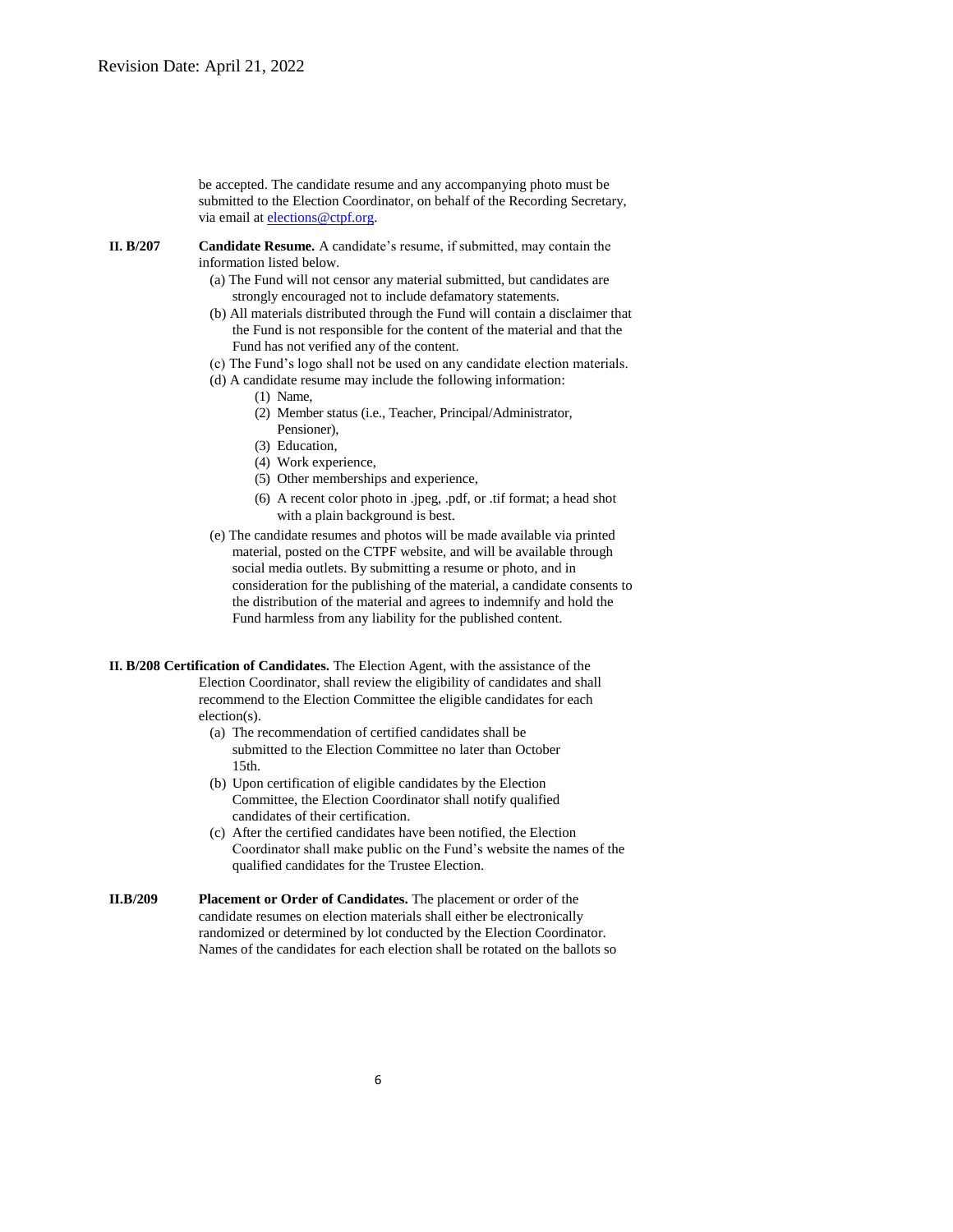that each candidate's name appears to the extent possible at the top of the list an equal number of times.

**II.B/210 "Uncontested Ballot."** When the number of certified candidates does not exceed the number of positions in that election, the Election Coordinator shall notify the Election Committee. Upon approval by the Election Committee, the Election Coordinator shall cancel the remaining election procedures for that election. After the approval by the Election Committee to cancel the remaining election procedures for that election, the Canvassing Board shall declare the certified candidates elected for any uncontested Teacher Trustee election and the Election Coordinator shall declare the certified candidates elected for any uncontested Principal/Administrator or Pensioner election.

#### **Article 3 Campaign Process**

## **II.B/301 Request for Member Mailing Lists**

 $\blacksquare$ 

- (a)The Fund shall provide a list of pre-approved print/mail vendors which candidates or their sponsoring organizations may use to distribute campaign materials. Such print/mail vendors must satisfy the Fund's requirements for data security, insurance, and other internal controls.
- (b)No later than October 1st of each election year, the Election Coordinator shall have all pre-approved print/mail vendors provide updated data security, certificates of insurance, and other internal controls as further detailed below.
- (c)Upon receipt of a signed request to add a print/mail vendor not on the already pre-approved list, the Fund will add this vendor to the preapproved list, provided the vendor satisfies the Fund's requirements for data security, insurance, and other internal controls. The Fund will make its assessment of whether a vendor satisfies the Fund's requirements no later than 5 business days after receiving all necessary documentation and information from the company that the Fund requires to make the assessment.
- (d)The Fund will provide only the full list of all eligible voters who are expected at the time of the request to receive a unique voter identification number in a category (Teachers, Principal/Administrators, or Pensioners) to a print/mail vendor; the Fund will not segregate eligible voters by any other attribute.
- (e)CTPF is not responsible for the content of any candidate campaign material. All mailings by candidates or sponsoring organizations must include, in legible format, the following statement: "Candidate campaign material: CTPF is not responsible for the content of this mailing."
- (f) The Fund shall not provide the list of eligible voters to any print/mail vendor until the vendor signs a Confidentiality Agreement agreeing to use the list

7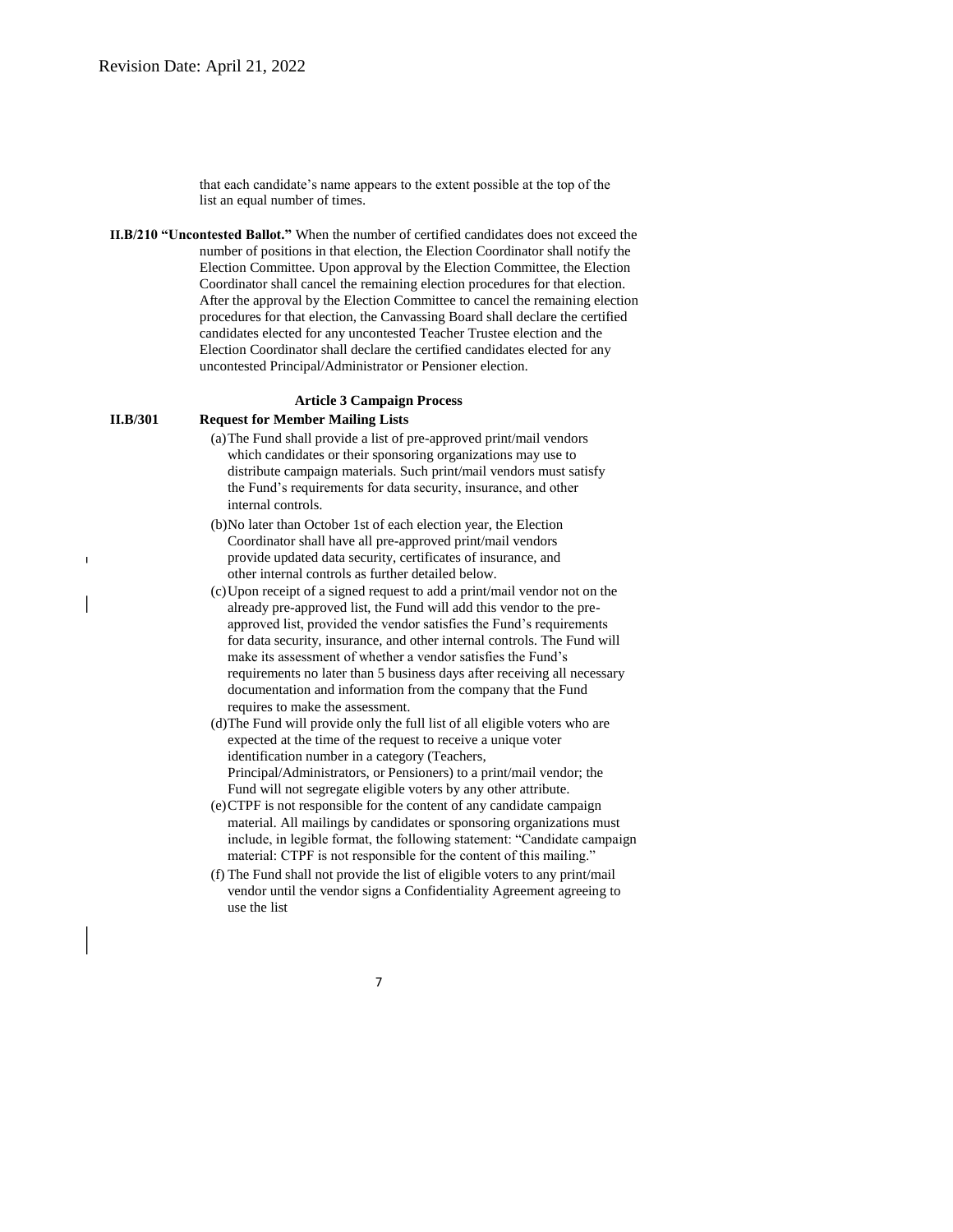for the sole purpose of sending campaign materials and agreeing to maintain confidentiality and operational safeguards.

- (g) All requests for mailing lists shall be made to the Fund in writing by the candidate or sponsoring organization.
- (h) Printing and mailing of campaign materials shall be invoiced to candidates or sponsoring organizations directly by the print/mail vendor. CTPF shall not be responsible for paying for the printing or mailing of any campaign material.
- (i) The Fund will not provide email addresses to any person or organization.
- **II.B/302 Use of Fund Vendors.** Except as provided in Rule II.B/301, a candidate for Trustee shall not solicit or accept, directly or indirectly, the services or resources of Fund Providers, or Prospective Providers as defined in the Code of Conduct/Ethics Policy for the purpose of printing, distributing, or mailing campaign materials, or any monetary or other assistance for the candidate's campaign. A list of current Providers shall be available on the Fund's Election Central webpage.
- **II.B/303 Use of Mail Run System Prohibited.** Candidates are not permitted to use the mail run system or the email system of any Employer for distribution of campaign materials.

# **II. B/304 Distribution of Campaign Materials**

- (a) CTPF Pension Representatives shall not distribute any campaign materials provided by candidates.
- (b) CTPF Pension Representatives are responsible for distributing materials provided by CTPF only.

### **II. B/305 Campaign Activities.**

(a) Trustees and employees shall not intentionally engage in "campaign activities" (defined below) using Fund property or resources or during any compensated time (other than employee vacation, personal, or other compensatory time off).

No intentional campaign activity by anyone, including but not limited to Trustees, employees, trustee candidates, or sponsoring organizations, is permitted on Fund property, including any space rented, leased, or otherwise used for a Fund event. In the Fund's sole discretion, the Fund may provide for a clearly-marked, defined Fund-designated area that is part of the property being rented, leased, or otherwise used by the Fund where campaign activity may be conducted by any person or organization. CTPF shall notify all trustee candidates of events that will have a Fund-designated area where campaign activity can take place by posting a list of such events on its website, which shall be seasonably updated throughout the election campaign cycle.

(b) At any event at which campaign activity is permitted, Fund staff shall inform all attendees that campaign activities are permitted only within the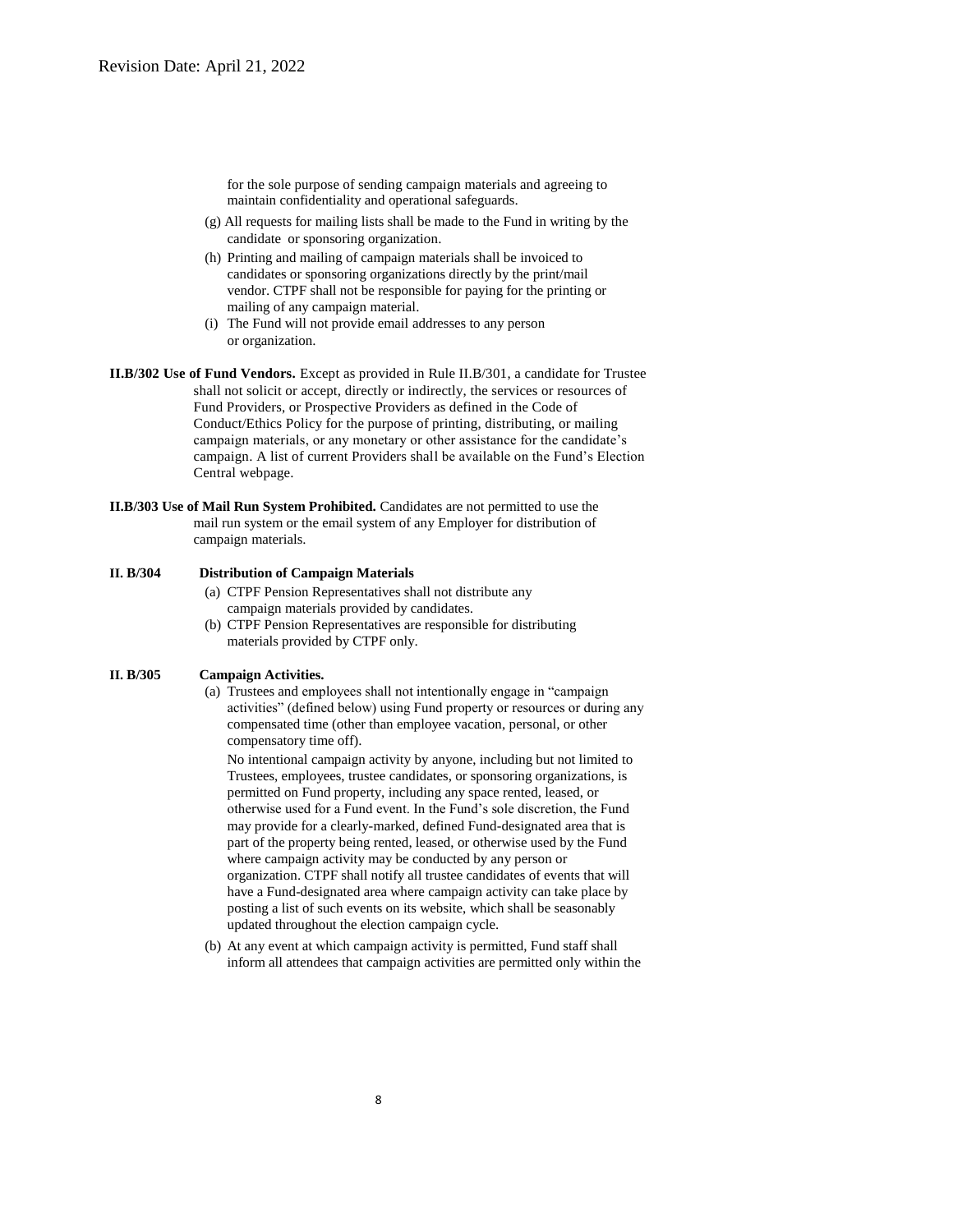Fund- designated area.

- (c)No Trustee or employee may intentionally misappropriate the services of an employee by requiring an employee to perform any campaign activities as part of that employee's unofficial Fund duties, (ii) as a condition of Fund employment, or (iii) during any time off that is compensated by the Fund (such as vacation, personal, or other compensatory time off).
- (d)A Fund employee shall not be required at any time to participate in any campaign activities in consideration for that Fund employee being awarded any additional compensation or employee benefit, in the form of a raise, bonus, compensatory time off, continued employment, or otherwise. Likewise, a Fund employee shall not be awarded any additional compensation or employee benefit in consideration for the Fund employee's voluntary participation in any campaign activities.
- (e)Nothing in this section otherwise prohibits protected speech or prohibits activities that are otherwise appropriate for Fund employees or Trustees to engage in as a part of their official Fund duties (e.g. employees and Trustees helping to administer the election, pursuant to Illinois law and to this Rule; Trustees carrying out their duties as members of the Election Committee: or otherwise prohibits activities that are undertaken by a Fund employee on a voluntary basis as permitted by law.

For purpose of this Rule, "campaign activity" includes any intentional effort, in violation of this Rule, to influence the selection, nomination, election, or appointment of any individual to a trustee position, including but not limited to collecting nominating petition signatures, preparing, distributing, or mailing campaign materials, soliciting votes, or campaigning for office.

### **Article 4 The Election Process**

#### **II. B/401 Voter Eligibility**

- (a)Teachers who are not administrators shall be eligible to vote for Teacher Trustees in accordance with Sections 17-138 and 139. Every Member must have obtained that voter eligibility status on or before October 1st of the election year.
- (b)Principals/Administrators shall be eligible to vote for Principals/Administrators in accordance with Sections 17-138 and 139. Every Member who is a Principal/Administrator must have obtained such voter eligibility status on or before October 1st of the election year.
- (c)Pensioners receiving a service, reciprocal, or disability pension from CTPF as of October 1st of the election year shall be eligible to vote for Pensioner Trustee.

# **II. B/402 Form of Ballots**

- (a)Voting for Teacher Trustees and Principal/Administrator Trustees shall be by secure electronic ballot.
- (b)Voting for Pensioner Trustees shall be by secret, paper ballot conducted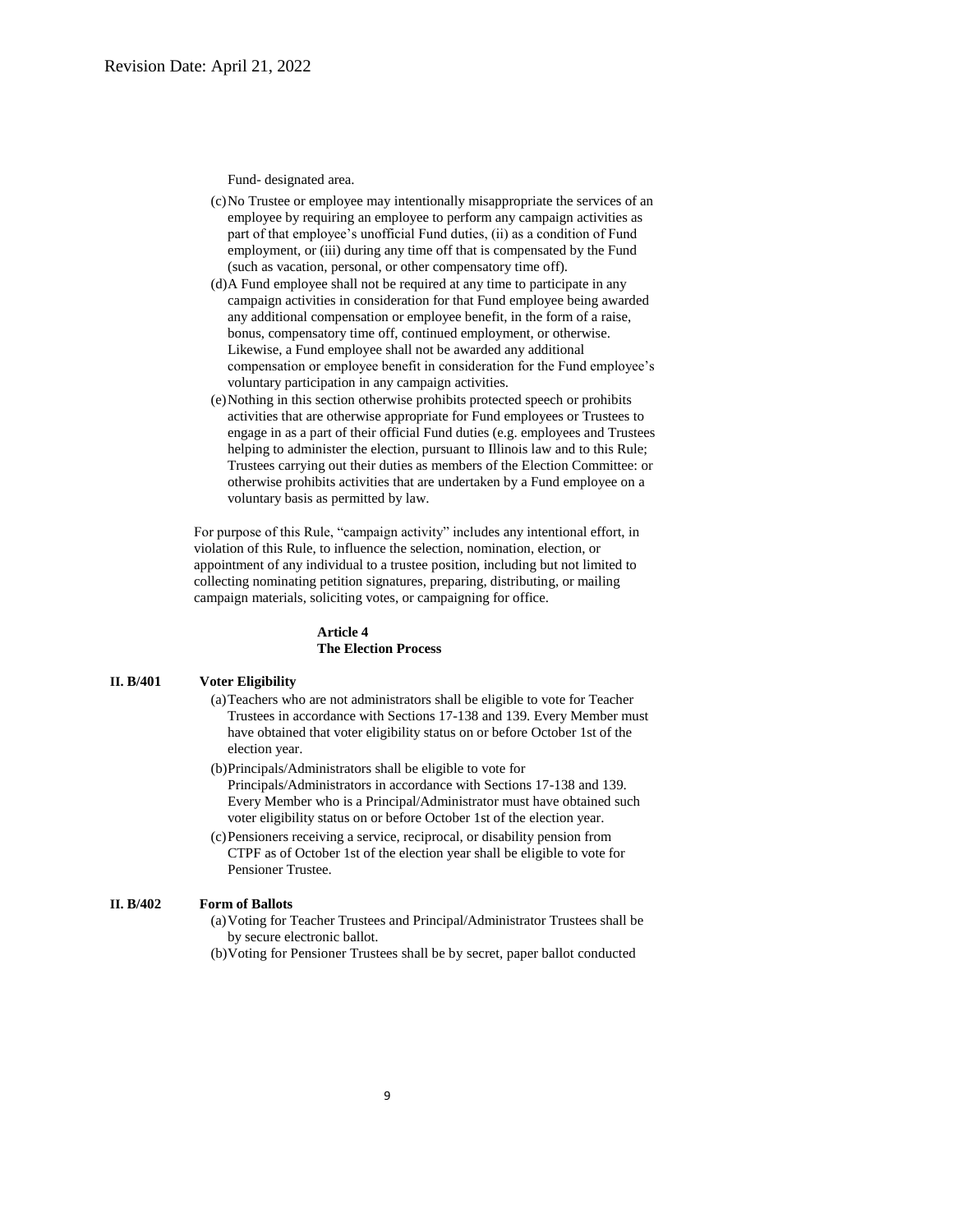by mail and/or by secure electronic ballot.

(c) The ballot format shall be uniform in size and appearance.

### **II. B/403 Ballot Distribution**

- (a)The Election Agent and Election Coordinator shall ensure that notice of the date of the Election and instructions for voting shall be posted prominently on the Fund's website, printed prominently in the Fund's newsletters, and distributed to schools.
- (b)The Fund shall direct the Election Agent to generate a unique voter identification number for every Member who is eligible to vote, pursuant to Section 401, above.
- (c)Unique voter identification numbers for voters in a Teacher Trustee Election shall be distributed as follows [**Note: The distribution of unique voter identification numbers at schools shall be suspended for the 2022 election and all eligible voters will receive a unique voter identification number by mail and, if available, by email.**
	- 1) The Election Agent shall mail the unique voter identification numbers of each voter in a Teacher Trustee Election known to be physically working in a school to the Pension Representative for that school. The Pension Representative shall distribute the unique voter identification numbers to each voter in the school on or before November 1st or, if November 1st falls on a non-school day, on or before the last school day prior to November 1st;
	- 2) If no Pension Representative has been identified for a school, or no Pension Representative is physically present at the school, the Election Agent shall mail the unique voter identification numbers of each voter in a Teacher Trustee Election known to be physically working in the school to the Principal of the school with a request for the Principal to appoint a teacher eligible to vote in the Election to distribute the unique voter identification numbers to each voter in the school on or before November 1st or, if November 1st falls on a non-school day, on or before the last school day prior to November 1st;
	- 3) Unique voter identification numbers shall be emailed or mailed to the last known address or email address of every eligible Teacher Trustee Election voter who is to be issued a unique voter identification number in accordance with this Article who will not receive the unique voter identification number at a school pursuant to this subsection (f), including to teachers who are "citywide", and teachers not assigned to or not physically working at a school (e.g., substitute teachers,

teachers working at more than one school, etc.);

4) A Teacher Trustee voter who will not be in school during the Election Period may also request that the unique voter identification number be sent by mail to his or her last known address or by email.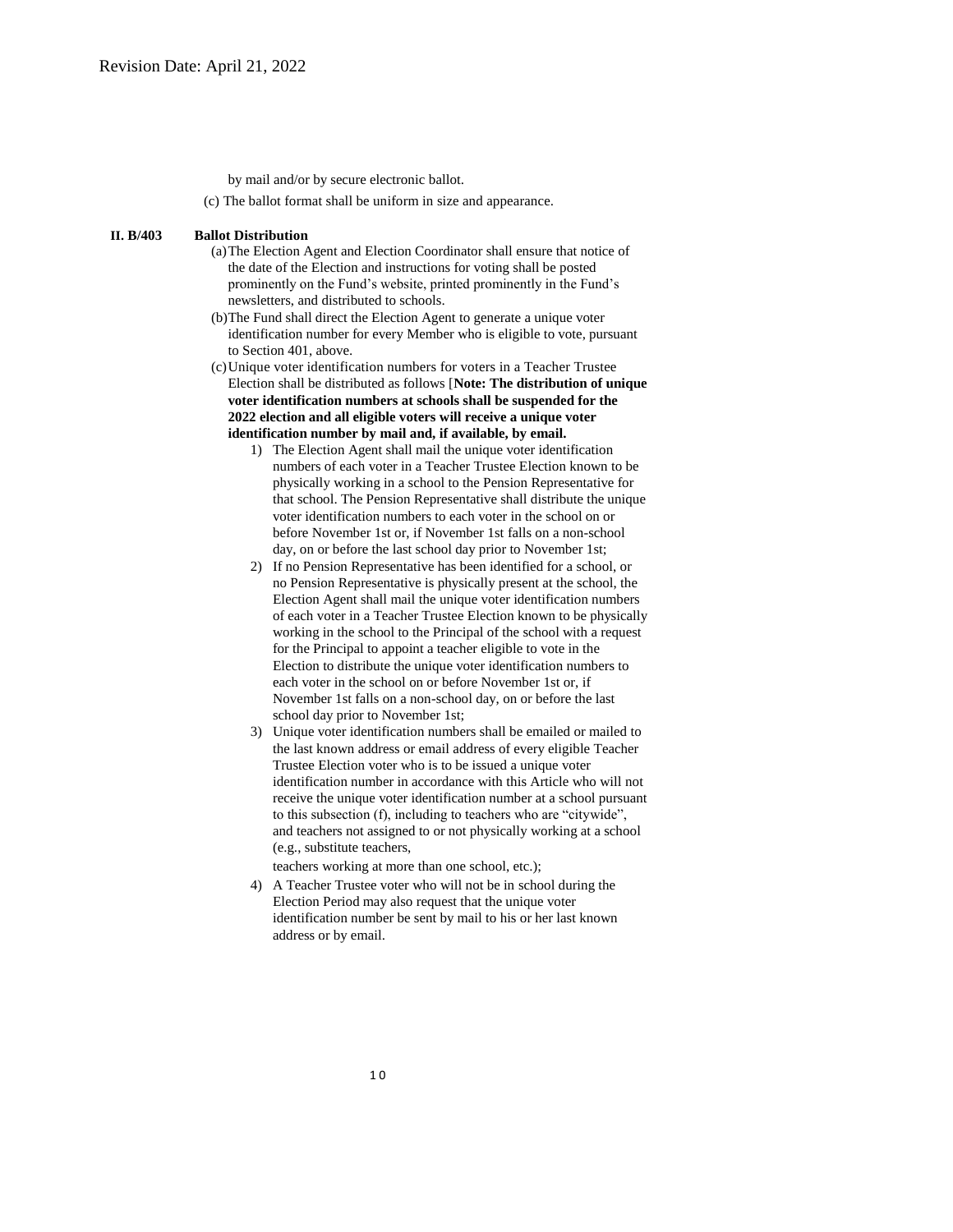- (d)Unique voter identification numbers for voters in a Pensioner Election shall be mailed to the last known address of each Pensioner.
- (e)Unique voter identification numbers for voters in a Principal/Administrator Election shall be mailed to the last known address of each Principal/Administrator.
- (f) A Member may request a replacement voter identification number by calling the Fund office. Fund staff shall provide instructions for obtaining a replacement voter identification number from the Election Agent. The Election Agent shall ensure that only one vote shall be accepted per Member.
- (g)Regardless of whether an individual receives a unique voter identification number pursuant to subsection (b), Teachers other than Principals/Administrators, Principals/Administrators, and Pensioners may be eligible to vote in accordance with 40 ILCS 5/17-106, 40 ILCS 5/17- 139, and Section 401, above.

Any Member who does not receive a unique voter identification number, including, for the Teacher Trustee election, laid-off Members for whom the Fund received a contribution on or after the October 1st two years prior to the election, Members currently on a leave of absence authorized by the Pension Code, and Members who are currently on worker's compensation leave, but who believes he or she is eligible to vote, may request a unique voter identification number by calling the Fund office. Upon receipt of a request at least 48 hours prior to the applicable deadline for voting, and subject to verifying the Member's status with the Fund (i.e. confirming that the Member currently has contributions as a teacher, currently has contributions as a principal/administrator, or is currently receiving a pension through the Fund) and determining the election in which the Member will be eligible to vote, the Fund will direct the Election Agent to generate a unique voter identification number for each requesting Member for the appropriate election. Any vote cast by such a Member, who was not on the original list generated pursuant to subsection (b), above, shall be treated as a provisional ballot and shall be counted, subject to the Election Committee's verification of voter eligibility, only if the total of the provisional ballots is sufficient in number to materially affect the result of the election, as determined by the Election Committee in its sole discretion.

- **IL.B/404 Ballot Counting.** The Election Agent, with the assistance of the Election Coordinator and appropriate staff, shall use reasonable procedures to ensure ballots are secured and canvassed in a manner consistent with commonly accepted election practices.
	- (a)The Election Agent shall canvass valid ballots by the date specified in the Notice of Election at the location designated in the annual election plan.
	- (b)Regardless of the method of balloting chosen by a voter, the following are declared to be invalid ballots and shall not be counted in the election: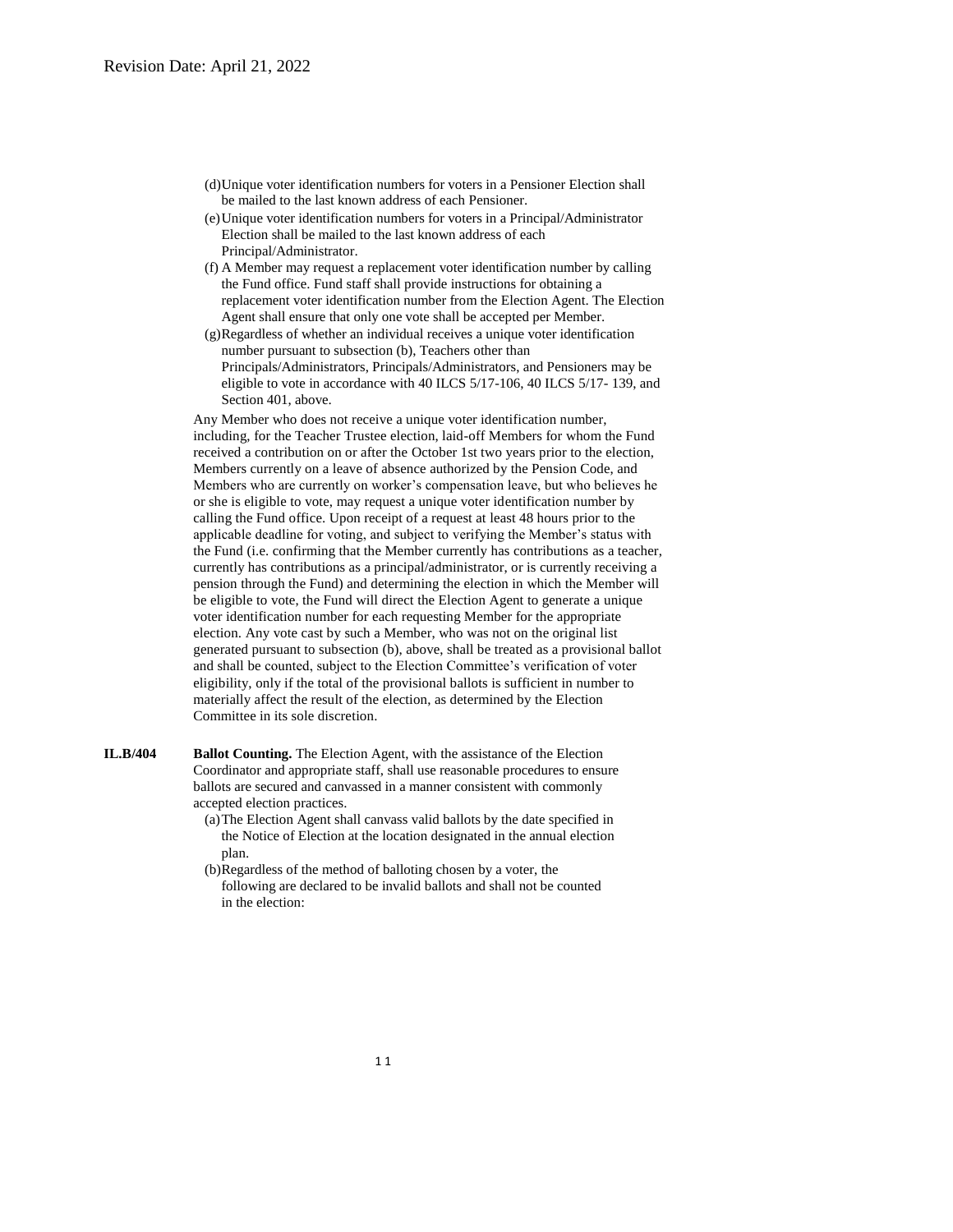- (1) Votes cast for individuals not listed as candidates on the official ballot.
- (2) A ballot submitted by a person who is not an eligible voter.
- (3) A duplicate ballot received from the same voter; only one ballot per voter shall be permitted.
- (4) Votes cast in excess of the number allowed on the ballot.
- (5) Ballots not received within the time period prescribed by the Notice of Election.
- **II. B/405 Election Observer.** Every candidate shall be entitled to appoint an observer who, as applicable, must be a Member or a Pensioner, and shall not be an employee of the Fund. All expenses for an election observer appointed by a candidate shall be borne by the candidate.
	- (a)Such observer shall have the right to be present at the opening of any post office box containing paper ballots, at the balloting as herein described, and at the tabulation of ballots.
	- (b)Observers may challenge the eligibility of voters. If a challenge is filed, any challenged paper ballot shall be sealed in a blank envelope which shall be sealed in an envelope with the name of the voter and the basis for the challenge thereon. Any challenged electronic ballot shall be identified by voter in a manner that does not reveal the voter's preference and shall not be included in the tally except as provided in subsection (c), below.
	- (c)If the challenged ballots are sufficient in number to materially affect the result of the election, as determined by the Election Committee in its sole discretion, the Election Committee shall investigate challenges and determine whether to count such ballots, and any decision made thereon shall be final and binding. The Canvassing Board, at the sole discretion of the Election Committee, may assist in the review of challenged ballots in a Teacher Trustee election, but the Election Committee shall in all cases make the final determination whether to count such ballots.
	- (d)The blank envelope containing the paper ballot shall not be opened, and a challenged ballot shall not be included in the tally, until such time as all challenges have been ruled upon and the name-bearing envelopes destroyed.
- **II.B/406 Tie Breaker.** A tie in votes received shall be broken by a coin toss conducted by the Election Coordinator.
- **II. B/407 Certification of Contested Elections.** For all contested elections, the Election Agent shall certify to the Election Coordinator the vote totals for each candidate(s) and accordingly the candidate(s) with the highest number of votes. Upon receiving the certified results, the Election Coordinator shall provide the results to the Election Committee, the Board of Trustees, and the Executive Director.
	- (a) After receiving the results from the Election Coordinator, the Executive Director shall notify all candidates in a contested election of the certified results.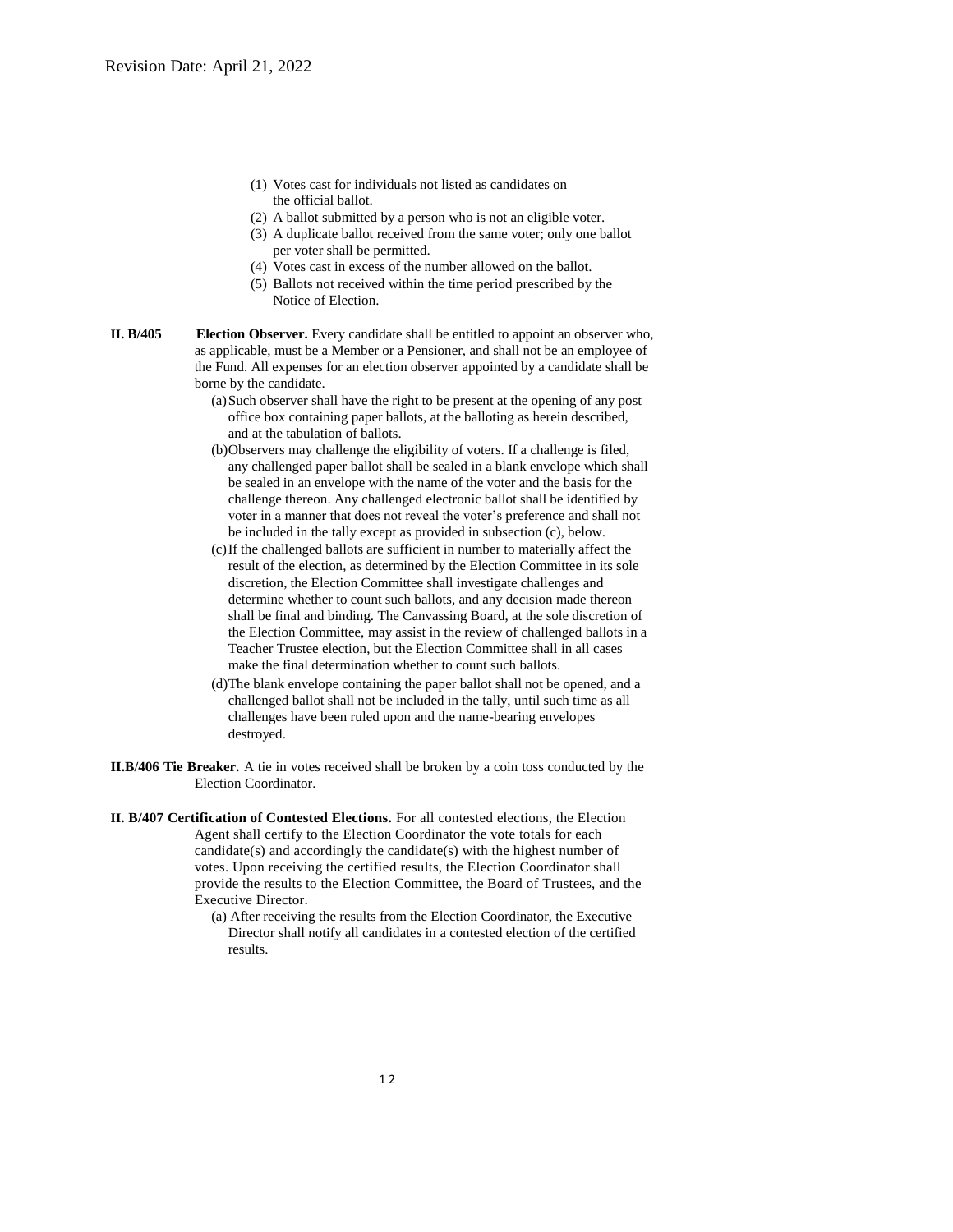(b) The results shall be posted on the Fund's website and emailed to all candidates in a contested election no later than the next business day after the final results are certified.

#### **II. B/408 Seating of Elected Trustees**

- (a) Prior to the next regular meeting of the Board of Trustees, any newlyelected Board member(s) shall be provided with a copy of the Oath of Office, the Fund's By-Laws, relevant articles the Illinois Pension Code, and other such materials as determined by the Board and/or the Executive Director. A newly- elected Trustee may request a copy of the Fund's Administrative Rules and Regulations.
- (b) The Board of Trustees, at its next regular meeting, shall enter in its proceedings the results of said election and the newly-elected Trustees shall subscribe to the following oath of office:
	- "I do solemnly swear that I will support the Constitution of the United States and the Constitution of the State of Illinois, and that I will faithfully discharge the duties of the office of Trustee of the Public School Teachers' Pension and Retirement Fund of Chicago according to the best of my ability."
- **II.B/409 Retention and Destruction of Election Materials.** For six months after the election, the Election Coordinator and Election Agent shall preserve the paper ballots, the electronic voting records, and all other election materials. At or after the expiration of such six-month period, the Election Coordinator shall notify the Board and, subject to any applicable document retention or legal requirements, such materials shall be destroyed after a vote of the Board. If proceedings are pending in any court in which such ballots and/or other materials may be required as evidence, the ballots and/or other materials shall not be destroyed until such proceedings are finally adjudicated.

#### **II. B/410 Recount of an Election.**

- (a) A candidate may request the recount of an election only if the difference in the number of votes cast for the candidate requesting the recount and the votes cast for the unofficial winner with the fewest number of votes amongst the winning candidates for the affected election is less than 3% of the votes cast for that unofficial winner. The candidate in the affected election must file a written request (which may be provided via email) to the Executive Director for a recount within three business days following the election results being posted on the Fund's website, pursuant to Section 407(b), above.
- (b) The written request shall specify the election to be recounted and shall specify any other relevant material to be examined.
- (c) The Executive Director shall notify the Board of the request for a recount, provided the election is eligible for a recount pursuant to section (a), above, and shall set a date for the recount upon receipt of the written request. There shall be only one recount per each Teacher, Principal/Administrator, or Pensioner election.